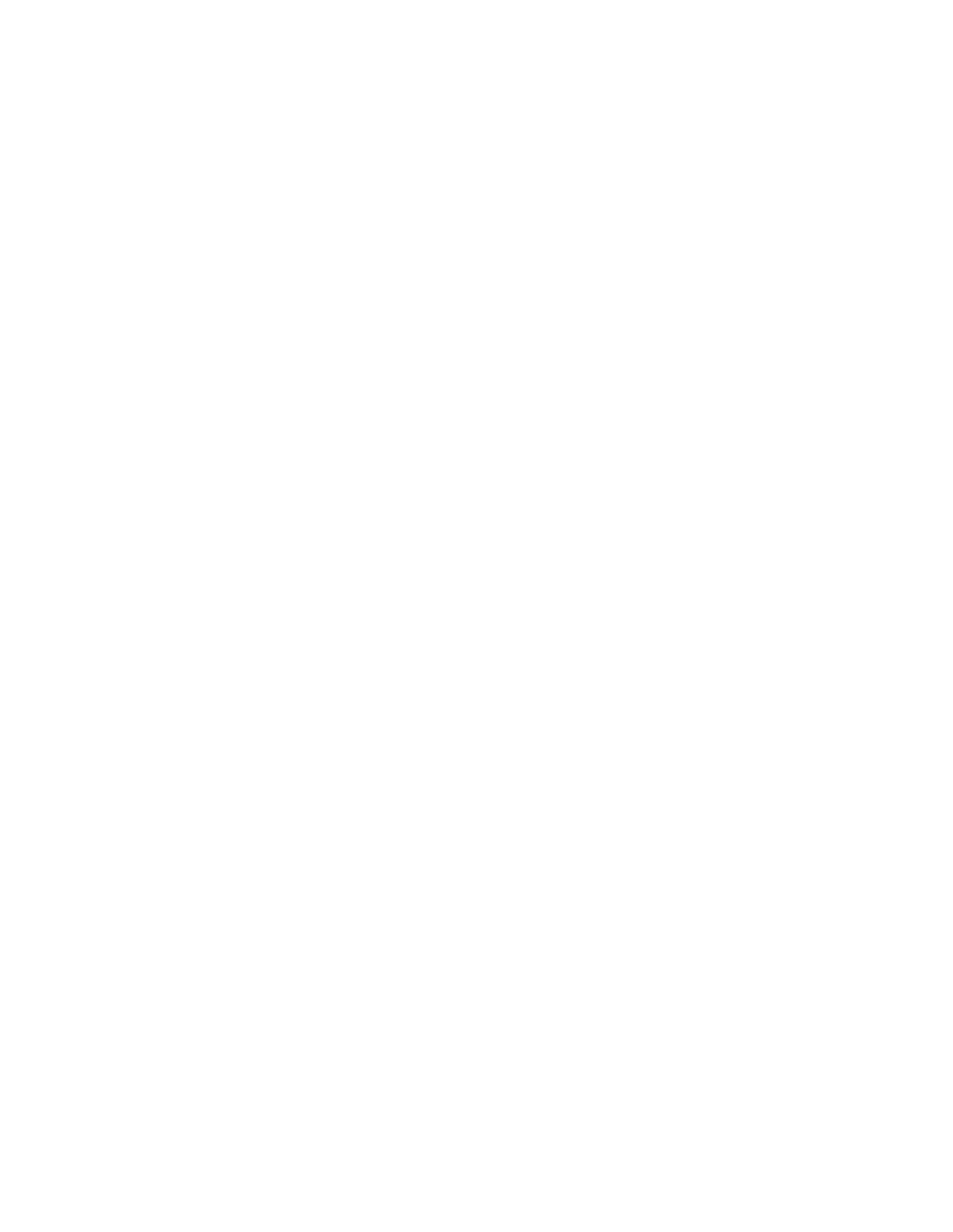### Foreword

As a consequence of the downing of Malaysian Airlines flight MH17, there is general consensus that States should improve the sharing of information on possible risks in conflict zones. Passengers world-wide are experiencing higher levels of uncertainty with respect to security issues, especially for journeys over conflict zones. The threat of terrorism to civil aviation is likely to remain high in the foreseeable future. High aviation safety and security standards and real-time information are therefore imperative for the functioning and competitiveness of the air transport system.

There has been a desire, particularly at European level, to make critical information more accessible. Information on po-



tential threats or risks should be made available in a timely manner, in order to support national Authorities and operators in their own decision making processes.

This report contains proposals to further improve the current situation, that I consider essential. In particular, I welcome the improvements to the process for building common EU conflict zone risk assessments and the proposal for a quick alert mechanism. Such improvements should make flying safer for both passengers and crew. These actions should ensure that the same level of safety is attained for EU citizens when travelling on code-shared flights operated by non EU operators. The EU takes a legitimate interest in the safety of foreign airlines operating to the EU or airlines being used by EU citizens when travelling outside of the EU.

This important work did not materialise from an independent entity, or from a single regulatory authority. It was a collaborative effort that brought different stakeholders together, who would have otherwise worked in isolation. I would like to recognise the efforts of the Chairman, Raymond Benjamin, and all the contributing task force participants. It was their valuable contributions that have progressively refined the report's recommendations, thus shaping a future European conflict zone alert system.

It is essential that concrete steps are put into place to protect EU citizens travelling abroad. Many aviation accidents involving European citizens happen outside the EU. Pursuing high worldwide safety standards, based on common standards issued by the International Civil Aviation Organization, must therefore remain a key objective of EU action.

> by Violeta Bulc, European Commissioner for **Transport**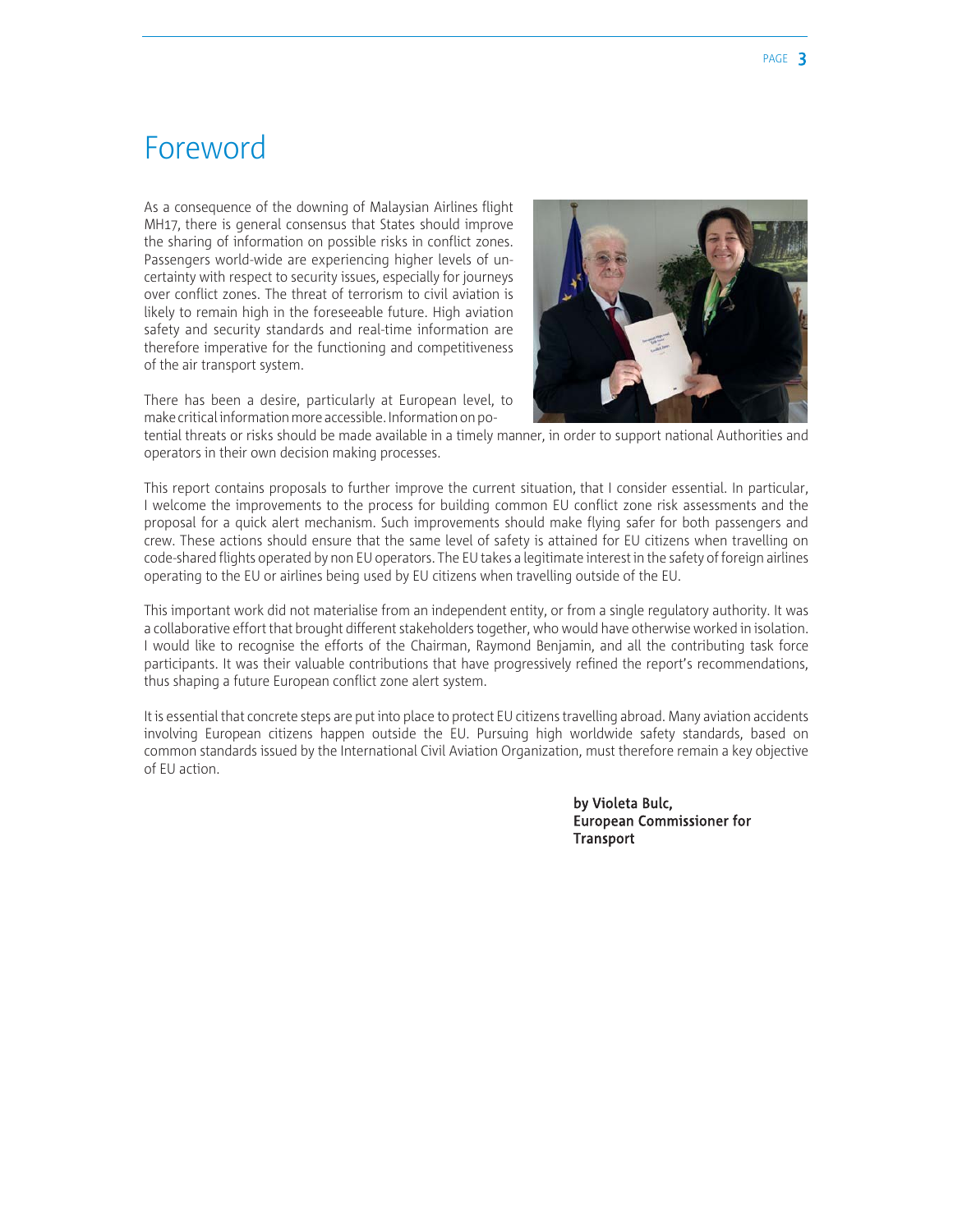## Table of Contents

| 1. Introduction                                                                                    | 5  |
|----------------------------------------------------------------------------------------------------|----|
| 2. Context                                                                                         | 5  |
|                                                                                                    |    |
| 3. Task Force Terms of Reference and Outcomes                                                      | 6  |
|                                                                                                    |    |
| 4. Chairman's Recommendations                                                                      |    |
|                                                                                                    |    |
| 5. Process Description: Alerting System for Risks to civil aviation<br>arising from Conflict Zones | 9  |
| 5.2. Issuance by EASA of a Conflict Zone Information Bulletin (CZIB) in case of availability       |    |
| 5.3. Issuance by EASA of a Conflict Zone Information Bulletin (CZIB) in the absence                |    |
|                                                                                                    |    |
| 6. Conclusion                                                                                      | 11 |
| Appendix - Process Diagram                                                                         | 12 |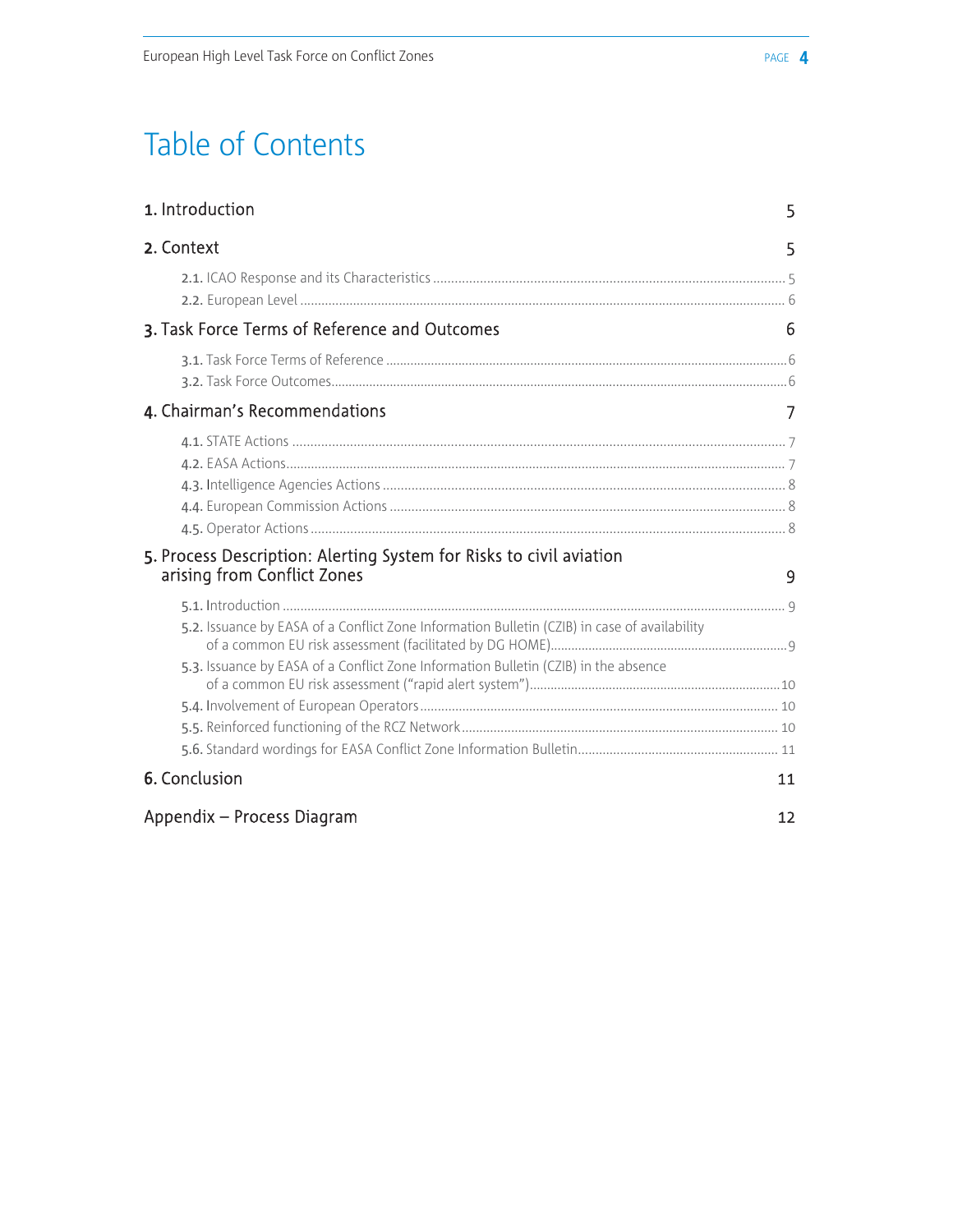### 1. Introduction

The objective of this document is to provide a summary of outcomes from the European High Level Task Force on conflict zones. It provides in particular the Chairman's recommendations (section 4) which is a set of recommended actions to be taken by various stakeholders, and the Task Force's proposal for a Conflict Zone Alerting System at European Level (section 5).

### 2. Context

Since the tragic event of the downing of Malaysian Airlines flight MH17 over the Ukraine, there is a general consensus within the international community that improvements can be made in the way stakeholders share and distribute information on risks arising from conflict zones.

As a consequence, Romania contacted EASA to co-organise a high level meeting, which took place in September 2015 in Bucharest. The overall objective of the high level meeting was to discuss how to achieve more consistency in the advice offered to airlines, to protect the interest of EU citizens inside and outside Europe. This is considered a shared responsibility, as EU citizens are not only using national carriers. It was agreed that a joined-up approach is necessary. The following action was proposed:

A High Level Task Force will review the channels, processes and accountabilities for offering guidance on risks, and develop proposals for filling any gaps identified. Members foreseen are European Union Military Committee, Commission Services, ECAC (European Civil Aviation Conference), Representatives of intelligence Agencies, airlines and military representatives, and EASA. The task force should deliver by the end of March 2016 recommendations on the issues described above, including implementation issues. The output will be made available to the Dutch EU Presidency**,** to respond to earlier discussions at EU Ministerial level on lessons learned from the downing of flight MH17.

As a follow-up to the Bucharest 29/09/2015 conference, a European High Level Task-Force was assembled to consider ways in which the exchange of knowledge can be improved so that risks associated with overflight of certain conflict zones can be reduced.

#### 2.1. ICAO Response and its Characteristics

At global-level, the International Civil Aviation Organisation (ICAO) established an international high-level task force, of which one of the main outcomes has been the creation of a common repository. This repository includes aeronautical information circulars (AIC), notices to airmen (NOTAMs) or other similar documents providing advice, recommendations or even prohibiting operators under a States' oversight from overflying certain parts of the world for security reasons, (or authorising overflights only above a certain height). This repository brings the information to the attention of the international aviation community, while allowing the State in charge of the zone affected the right to publish an objection. Discussions show that there are however, some characteristics of the ICAO repository that restrict its utility.

First, the risk assessment itself is *isolated* in nature, namely a particular State's view may not reflect the full scope of the problem. The State's NOTAM is issued based on a national risk assessment, which is based on the State's intelligence capabilities. As a consequence of this dependency, a risk assessment may be either over or under estimated, and not reflect a single representative picture. In addition, there are numerous methodologies used to calculate a risk assessment which can lead States to different conclusions on the same airspace. In situations where a conflict zone spans across multiple States, only one source of information may be existing in the repository, producing an unrepresentative risk picture for the total airspace that is affected. Due to the fact that States are assessing risks in isolation, there is a consequence of multiple State publications being communicated in the ICAO repository, with potentially different operational content, resulting in a confusing safety/security message for the operator.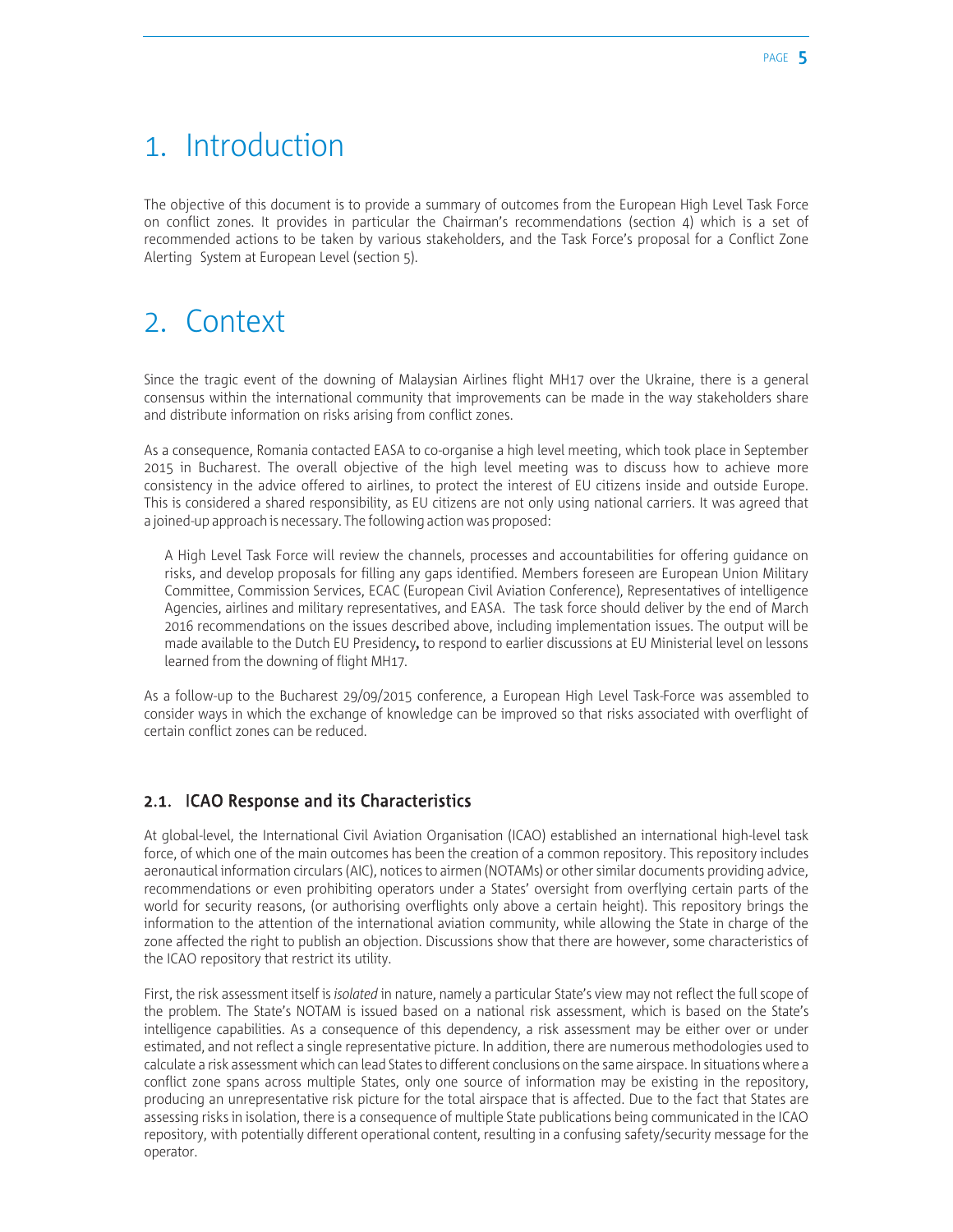A second characteristic of the ICAO repository is with respect to the *timeliness of the information*, experience has proven that anywhere from 8-10 days is needed to process conflict zone information submitted by States and make it public. Within this time span the "most current" conflict zone information is effectively unavailable to the larger aviation community.

Together, these aforementioned characteristics have created a need for an alternate information sharing and distribution process taking place at European level.

#### 2.2. European Level

EASA has taken the initiative to collect and publish, in the form of Safety Information Bulletins (SIB)'s, NOTAMs, AICs and other documents issued by the Member States in order to draw them to the attention of the civil aviation community. Before issuing a SIB, EASA will cross-check the appropriateness and relevance of it with its National Aviation Authority (NAA) network of Risks in Conflict Zone (RCZ) focal points, the Network Manager and airlines. These SIBs are, for the moment, purely factual in that they call attention to specific decisions taken by a State without giving recommendations to operators, who retain the responsibility for their own decisions and operational choices.

One of main identified areas for improvement at European level is the need for availability, in a timely manner, of information on a common risk picture, to support National Authorities and operators in their own decision making processes.

### 3. Task Force Terms of Reference and Outcomes

#### 3.1. Task Force Terms of Reference

In this context, and within the limitations of the current legal framework, Terms of Reference for a European high level task force on conflict zones were agreed as stated below:

*The aim of the Task Force is to identify high level actions so that European level stakeholders can respond effectively to risks associated with zones of conflict or armed insurgency. The aim is to facilitate all reasonable steps to avoid civilian accidents and incidents in such areas.*

#### 3.2. Task Force Outcomes

The Task Force held three meetings, which enabled to debate constructively on what further actions should be taken by various stakeholders. Two main Task Force outcomes are further presented in this paper:

- The Chairman's recommendations (section 4): these are general recommendations addressed to the wider community of all European stakeholders which are in position to contribute to the mitigation of conflict zone risks.
- In line with these recommendations, the Task Force further agreed on a detailed process for a Conflict Zone Alerting System at EU level (section 5). This process is based on the principle of cooperation between States, EU institutions and other stakeholders. It has the objective to join up available intelligence sources and conflict zone risk assessment capabilities, in order to enable the publication in a timely manner of information (when possible operational recommendations) on conflict zone risks, for the benefit of all European Member States, operators and passengers.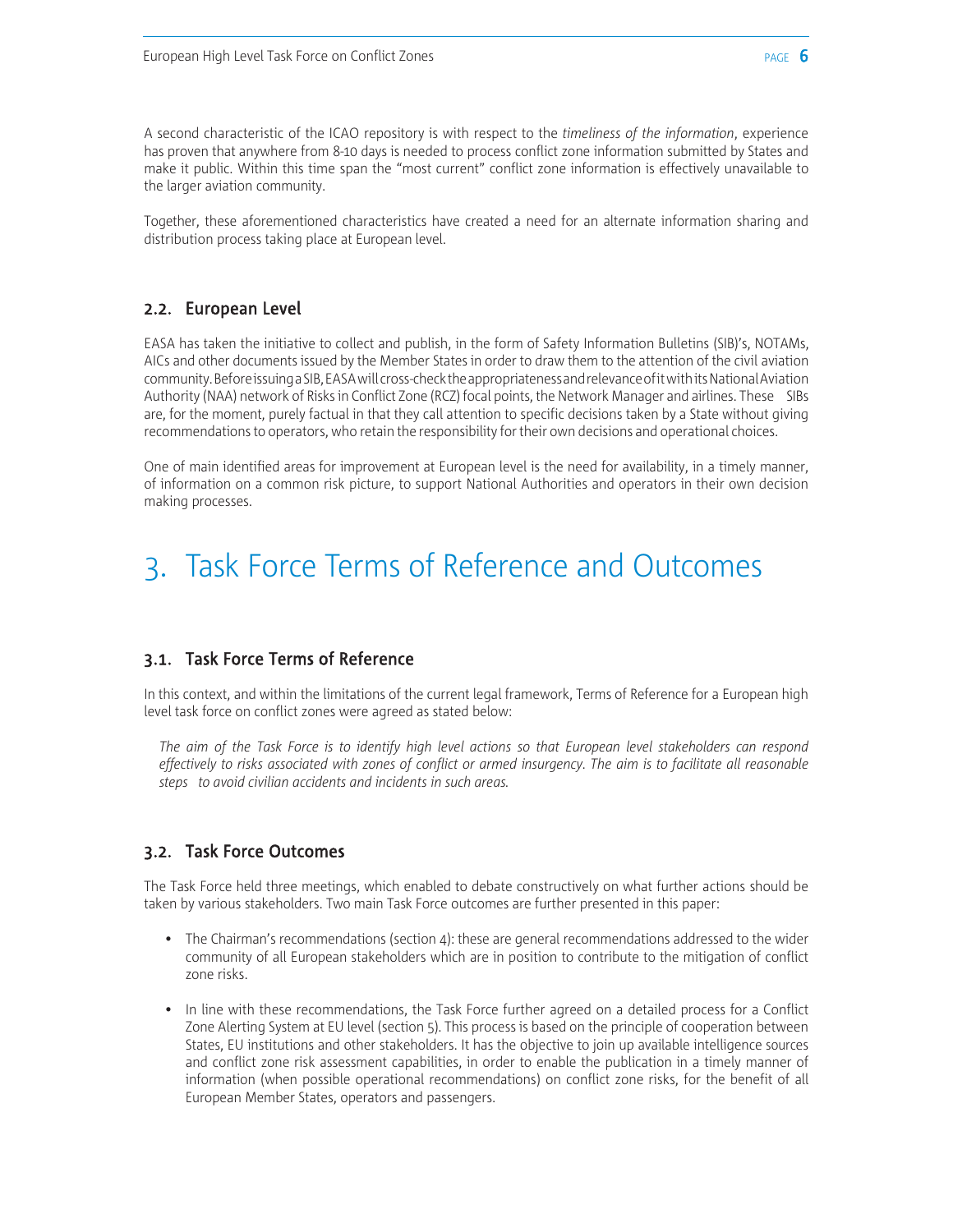### 4. Chairman's Recommendations

As this paper has outlined, there is a clear necessity to take into account, at the European level, the specific problem of the overflight of conflict zones. There is an urgent need to protect civil aviation against many forms of attacks. These attacks can be carried out voluntarily or accidentally, by regular armies or non-governmental forces engaged in combat involving the use of weapons which can harm civil aviation at cruise altitudes, or during approaches, or while taxing.

While States have the primary responsibility for issuing information, as well as prohibitions and restrictions, concerning overflight in their own Flight Information Region (FIR), it is accepted, after the downing of MH17, that some States will fail to meet their obligation, and it is therefore essential that alternative information mechanisms are available to aviation community.

In the current climate of political unrest in many parts of the world, airlines have expressed a need for a consolidated picture of the safety/security situation. It has been agreed that a level playing field for all airlines is required to protect all passengers. Operators have vastly different resources available to them. However, all operators and passengers should have access to the best available information.

The safety of passengers, and aircraft crews, can be effectively improved if timely and accurate information is made available to all stakeholders.

Measures need to be taken at many levels to limit the risks posed to civil aviation that stem from regional conflicts zones. The consolidated recommendations made in this report offer a way forward at European level. Under the auspices of EASA, and coordinated at the European level, an alerting and information system needs to be further developed. The following actions are therefore recommended:

#### 4.1. STATE Actions

EU Member States are recommended to set up national systems for addressing Risks to Civil Aviation from Conflict Zone in which relevant information is shared with operators. In addition, EU Member States should cooperate in sharing conflict zone information with the view to enable the development of common EU risk assessments (facilitated by Commission services) and to enable the timely sharing of information on rapidly emerging new threats.

#### 4.2. EASA Actions

EASA should put in place a process allowing the publication of information and recommendations related to conflict zone risks, based on common EU risk assessments, or based on threat information. This should be done in close coordination with Member States, taking into account the needs for both consultation and for timely dissemination including for emergency cases.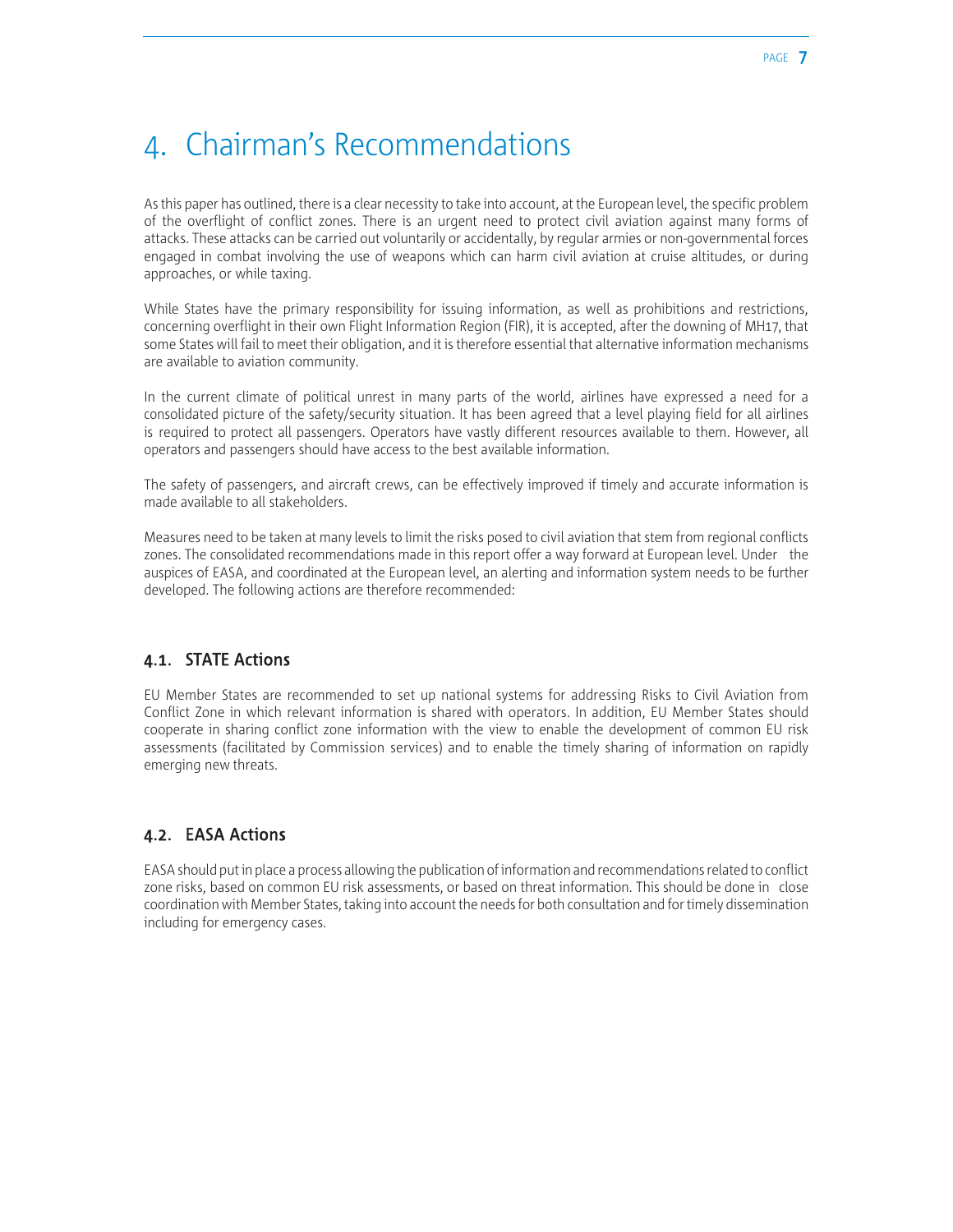#### 4.3. Intelligence Agencies Actions

Within the boundaries of a States' legal structure, the intelligence agencies should support national systems for addressing risks arising from conflict zones and should support the State's contribution to the sharing of information at EU level on rapidly emerging new threats.

#### 4.4. European Commission Actions

Commission services should facilitate the exchange of risk analysis and the development of common EU risk assessments, with the support from Member States, EASA and the European External Action Service (EEAS).

#### 4.5. Operator Actions

Operators should make use of available information and recommendations on conflict zones, and incorporate this information into their risk assessment or decision making processes. They should furthermore share own risk assessment information with their national authorities, and are encouraged to share this information with the RCZ Network, and EASA.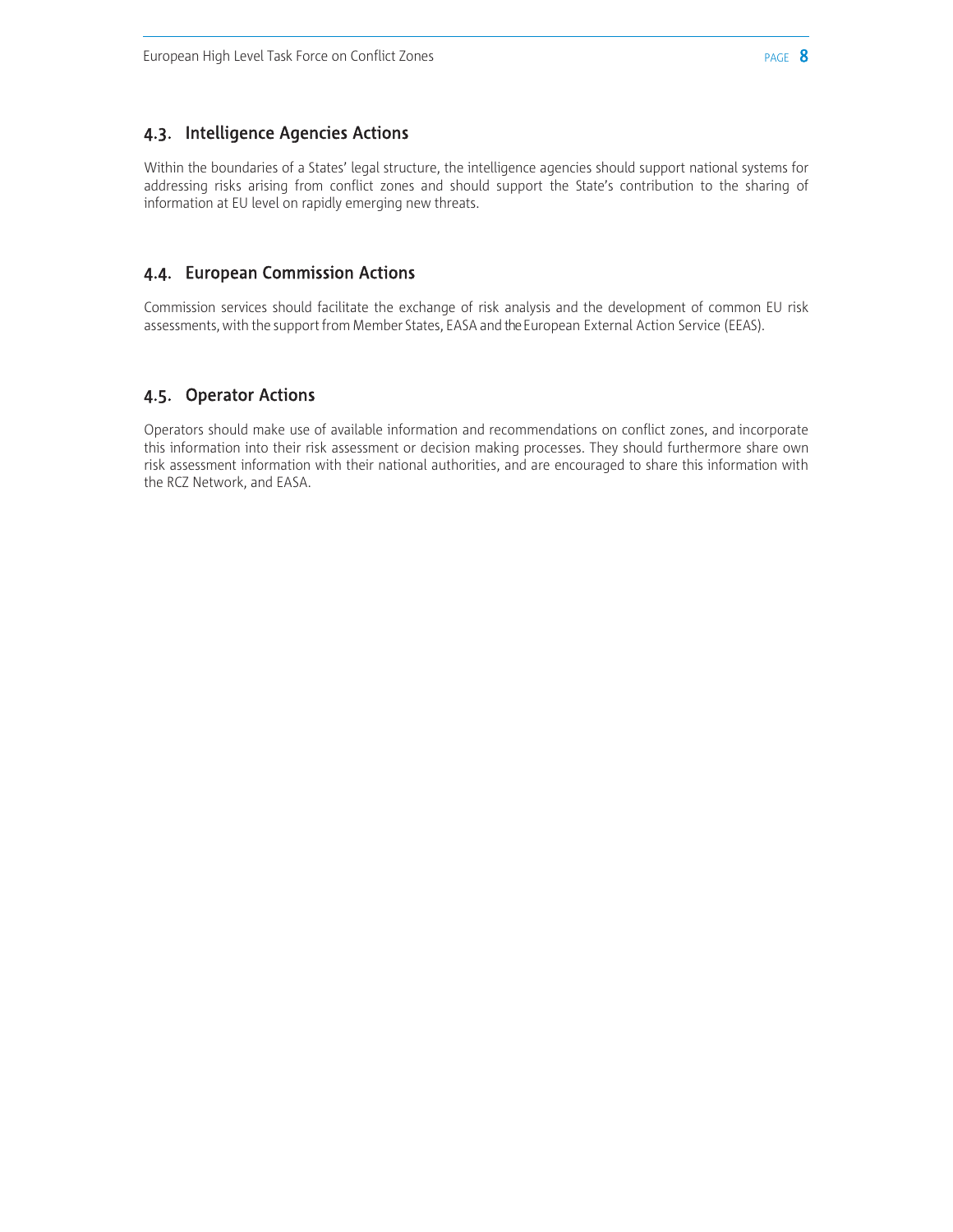### 5. Process Description: Alerting System for Risks to civil aviation arising from Conflict Zones

#### 5.1. Introduction

The following describes the intended European level process for a system to alert on Risks arising from Conflict Zones (RCZ), beyond any national systems. The organisations engaged to set up and run cooperatively such a system include EU Member States, the European Commission (DG MOVE and DG HOME), EASA and Operators.

For the purpose of this system, a "RCZ Network" is established. The RCZ network is composed of RCZ Focal Points from EASA, the Commission (DG HOME and DG MOVE), EEAS and from those EU Member States willing to participate. The network serves as a platform for both sharing of information on conflict zones and consultation on draft EASA conflict zone publications, as further detailed below.

The Member State RCZ focal point is expected to be able to closely interface with those State functions which on one hand have access to conflict zone information and which on the other hand are delivering or exchanging relevant information with national operators, when those functions are in place at national level.

It is agreed between the organisations involved that this system, once in place, should undergo periodic review for identification of any required improvements.

EASA will act as coordinating entity and technical process owner for all activities which are not directly under Member State, Operator or Commission responsibility.

Beyond the description of the process steps below, general recommendations are addressed:

- To all Member States, to have in place systems addressing risks to civil aviation arising from conflict zones, in which relevant information is shared with operators.
- To all Operators, to include risks arising from conflict zones in the scope of their risk assessments and operational decision makings.

#### 5.2. Issuance by EASA of a Conflict Zone Information Bulletin (CZIB) in case of availability of a common EU risk assessment (facilitated by Commission services)

The Commission services organise meetings with Member States and other EU entities ("EU Risk assessment working group"), the aim of which is to elaborate common EU conflict zone risk assessments, which are based on a consensus between participating States.

These meetings should be scheduled regularly, at least on a quarterly basis, or upon request by one of the participants. Commission services will circulate as soon as possible the classified outcomes of the risk assessment, through the appropriate secure communication channels, to the Member States. A sanitised, declassified version will be shared with EASA (conflict zone contact point).

The Commission services are invited to consider the possibility to organise a *quick reaction time means* to produce common risk assessments in case of a sudden new emerging threats. This assessment would be driven from either its own initiative, or upon request from a working group member, or upon request from the RCZ Network channelled through EASA.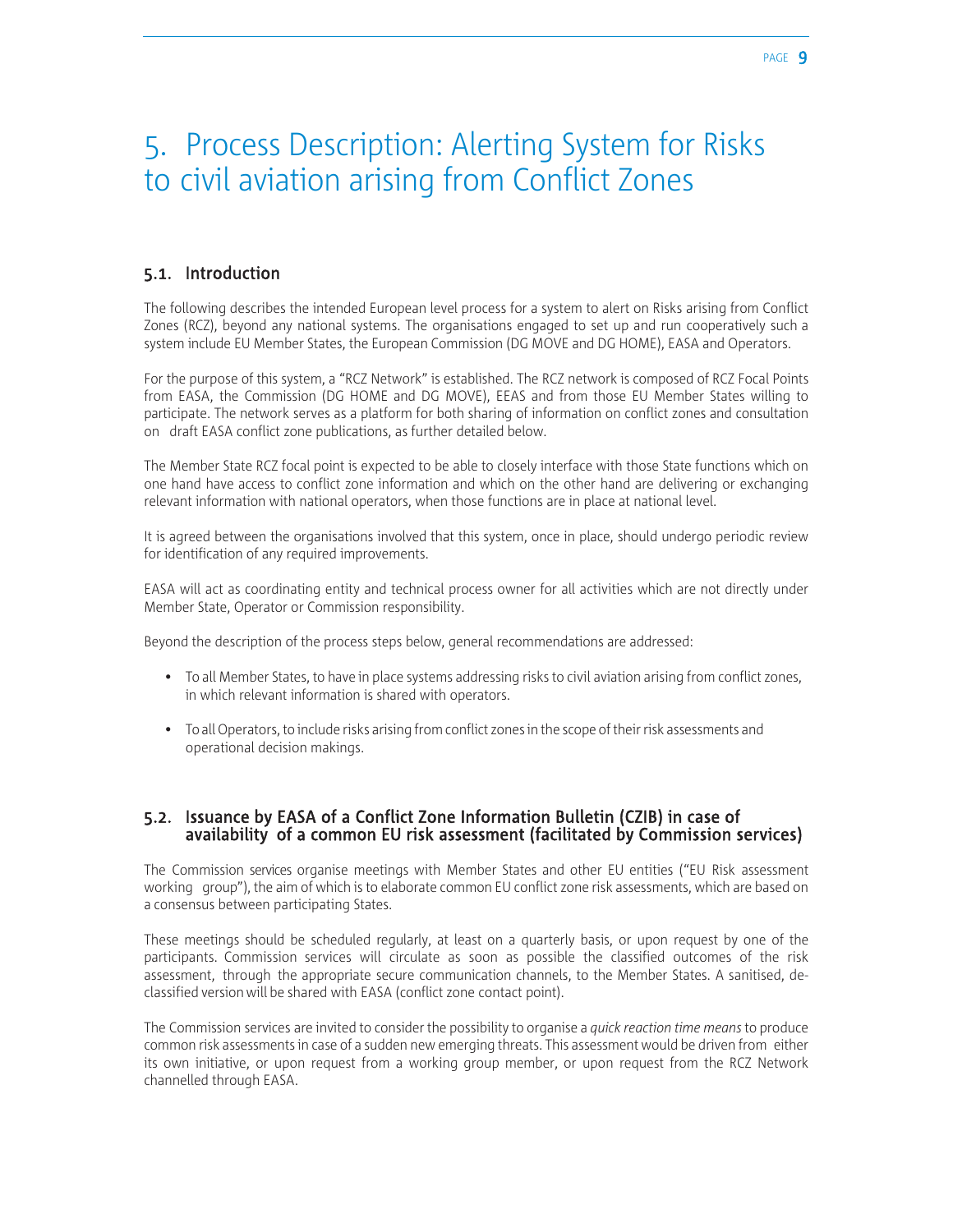Based on the information shared in the EU Risk assessment working group meetings and for those geographical areas for which the outcome of the risk assessment shows that the residual risk is high, EASA will initiate the drafting of a CZIB that will include, when relevant, an operational recommendation (see proposed standard wordings below).

The draft CZIB will be consulted with the RCZ Network, airline representatives (at least IATA), and with the Network Manager. The standard consultation time will be two working days.

EASA will review the comments received and provide feedback as to how comments will be taken into account. If no significant comments are raised, the CZIB will be published on the EASA safety publication tool.

#### 5.3. Issuance by EASA of a Conflict Zone Information Bulletin (CZIB) in the absence of a common EU risk assessment ("rapid alert system")

In case of information being made available to EASA on a sudden new emerging threat, EASA will activate the RCZ Network for initial sharing of information. This initial sharing of information should relate to both 1) available factual information on the threat 2) any advance information on national risk assessment or advice, if available.

The possibility to trigger a short term common EU risk assessment (facilitated by Commission services) will be assessed.

In case no common EU risk assessment can be performed in the short term, the publication of a CZIB containing factual, clearly attributed information on the threat and on any advice potentially already issued by Member States, will be envisaged. The RCZ Network will be consulted again on the content of such publication.

When a common EU risk assessment becomes available, the CZIB will be amended accordingly.

#### 5.4. Involvement of European Operators

European Operators that have the capability to perform autonomously risk assessments are invited to share their risk assessments with appropriate contacts within their Member States supporting the EU Risk assessment working group, and with the RCZ network.

#### 5.5. Reinforced functioning of the RCZ Network

Each organisation which is part of the RCZ Network should endeavour to ensure maximum availability of their focal point function, through providing e.g. alternate contacts and/or functional email addresses and/or phone numbers reachable outside working hours.

EASA would organise the RCZ Network in such a way that any focal point can send information by email to all other focal points. Email lists of all focal points would be shared within the network, as well as phone numbers that can be reached outside working hours, when available.

Member States RCZ Focal Points would then be invited to:

- Share with the network any newly issued or revised AIC, NOTAM, etc. on conflict zones, as soon as it is published
- When possible, share with the network advance information on any planned newly issued or revised AIC, NOTAM, etc. on conflict zones, in order to enable the triggering as soon as possible of a common EU risk assessment (facilitated by Commission services).
- Share with the network any information  $-$  for example information related to a sudden new emerging threat – that the Member State estimates can be shared through this communication means.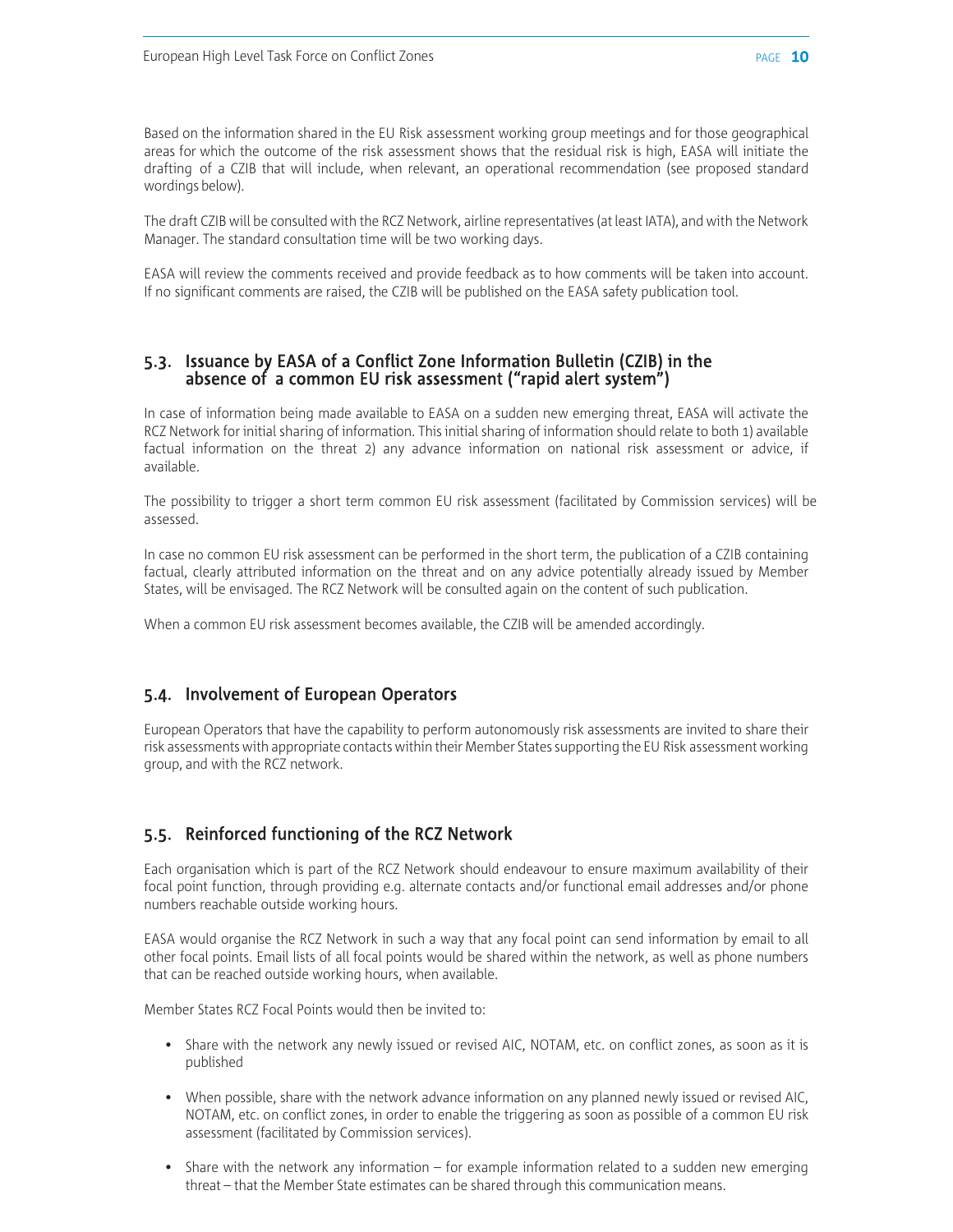#### 5.6. Standard wordings for EASA Conflict Zone Information Bulletin

In case of availability of a common EU risk assessment facilitated by Commission services (publication of information on risk level, or operational recommendation):

*Affected Airspace: (FIR, geographical area, maximum altitude,)*

*On the basis of information available to EU Member States and EU institutions, there is an increased risk to civil aviation aircraft operating in the affected airspace is assessed to be high, because of / due to... (addition of threat related information)*

*OR*

*On the basis of information available to EU Member States and EU institutions, the Agency recommends to operators that aircraft do not enter into the airspace of xxx (xxx FIR) / do not fly below FL 240 in the airspace of xxx (xxx FIR), because of / due to... (addition of threat related information)*

*National Aviation Authorities should ensure that operators under their oversight are aware of this information / recommendation.*

*Operators should take this information/recommendation into account in their own risk assessments.*

In case of absence of a common EU risk assessment (publication of Threat information):

*Affected Airspace: (FIR, geographical area, maximum altitude,) Threat Information: xxx National Aviation Authorities should ensure that operators under their oversight are aware of this information. Operators should take this information into account in their own risk assessments.*

In case of absence of a common EU risk assessment but availability of national publications:

*Ref publications: xxx*

The Agency draws the attention of the aviation community to the above referenced publications National *Aviation Authorities should ensure that operators under their oversight are aware of this information.*

### 6. Conclusion

The Chairman's recommendations shall be submitted to the Presidency of the Council of the EU and Parliament for consideration in the context of the revision of the EU regulation on common rules in the field of civil aviation and establishing a European Union Aviation Safety Agency.